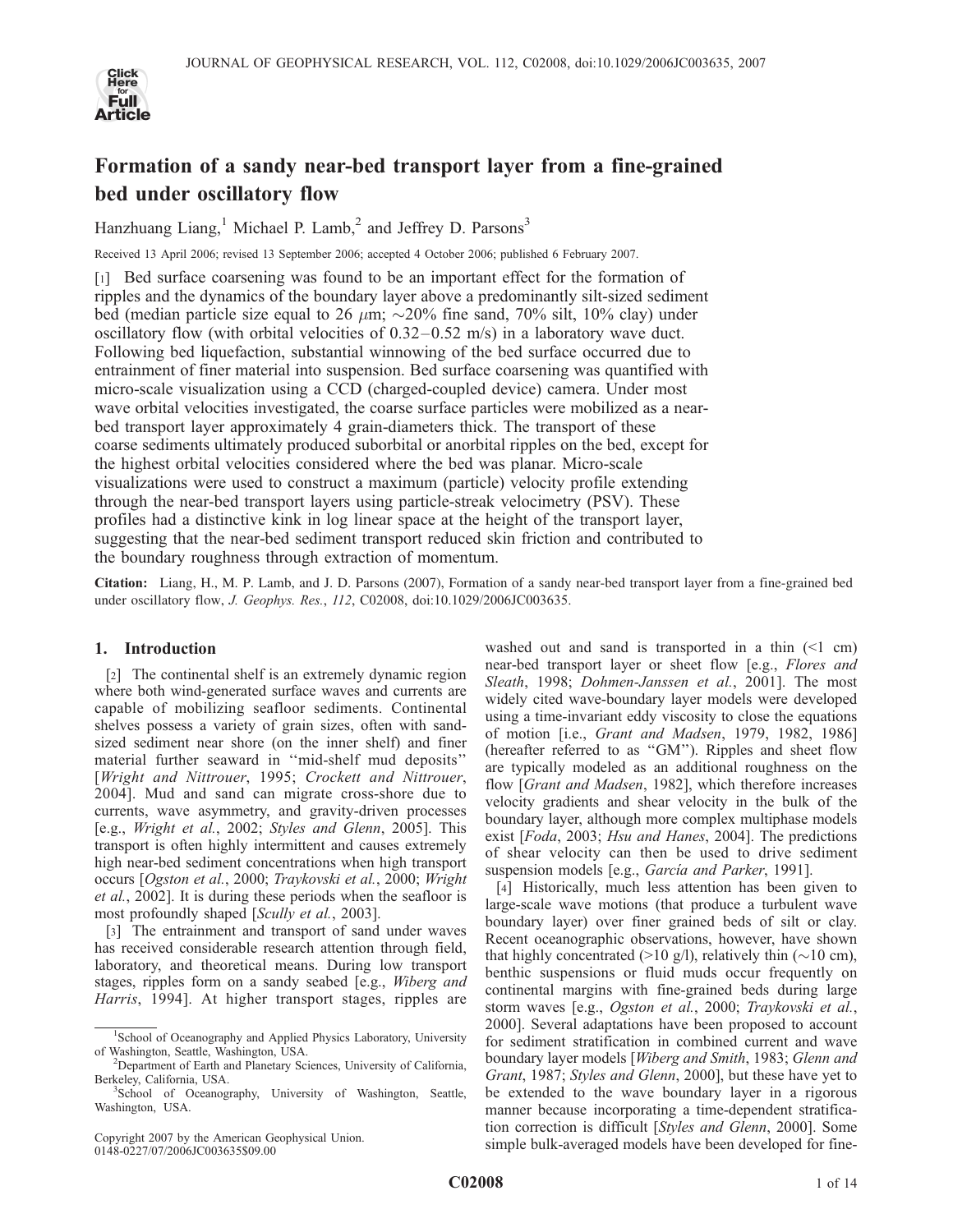

Figure 1. Schematic of the experimental wave tank in (top) plan view and (bottom) side view.

grained suspensions [e.g., Wright et al., 2001], but evaluation of these have been limited because detailed field measurements of velocity, sediment concentration, and particle size within centimeters above the bed are difficult.

[5] Recently, experiments were conducted on the interactions of wave orbital motions with a predominantly siltsized sediment bed [Lamb et al., 2004; Lamb and Parsons, 2005] (herein referred to as LDP). LDP showed that significant amounts of sediment were entrained into the water column under modest orbital velocities. Stratification from the suspended sediment limited vertical mixing of momentum and consequently reduced the size of wave boundary layer from that in sediment-free conditions, often to less than 3 mm. Despite the reduction in boundary layer size, turbulent energy was diffused high into the water column where it supported dense-suspensions (i.e., highdensity suspensions) centimeters thick. Finer sediment was preferentially transported into the upper water column, such that the near-bed percentage of suspended sand was high (up to 78%), despite the fact that the initial bed only contained about 20% fine sand (with the remainder being 70% silt and 10% clay). Coarsening of the bed surface through winnowing processes allowed for the formation of ripples and potentially limited entrainment of finer sediment through armoring. Unfortunately, the instrumentation used by LDP (acoustic Doppler velocimeter (ADV) and siphons for flow sampling) did not have the necessary resolution to investigate the highly dynamic, near-bed region (<3 mm above the bed) where entrainment, bed-surface coarsening, ripple formation, vertical mixing of momentum, and production of turbulent kinetic energy occurred.

[6] Herein we present high resolution, sub-millimeterscale visualizations of this near-bed region in laboratory experiments similar to those of LDP. These visualizations are used to quantitatively document coarsening of the bed surface in response to entrainment of finer particles into the water column. The sand-sized particles transported near the bed eventually formed ripples under most conditions inves-

tigated. Sand particles were transported across ripple crests in thin  $(\sim 0.35$  mm), near-bed transport layers, akin to sheet flows in coarser-grained environments. Particle streak velocimetry (PSV) was used to construct particle velocity profiles through the near-bed transport layers.

[7] The term sheet flow is typically used to describe highly concentrated near-bed transport layers that occur during high transport conditions under waves when ripples are washed out and the bed is planar. Within this layer, interactions between the particles, fluid and bed are all probably important. For most of the experiments reported here, we documented such a layer, but when the bed surface contained ripples. It has previously been recognized that such transport layers can exist and are an important roughness effect even when the bed is rippled [e.g., Grant and Madsen, 1982; Wiberg and Rubin, 1989]. Near-bed transport layers also have been recognized to be important in aeolian [Bagnold, 1941; Owen, 1964; Anderson and Hallet, 1986; McEwan, 1993; Bauer et al., 2004] and fluvial [Smith and McLean, 1977; Dietrich, 1982; Gust and Southard, 1983; Best et al., 1997; Bergeron and Carbonneau, 1999; McEwan et al., 1999] sediment transport, and they are sometimes called saltation or bed load layers. In order to avoid confusion with the term sheet flow and not to imply a transport process, herein we refer to these as near-bed transport layers.

## 2. Experimental Setup and Procedure

[8] The experimental facility used in our experiments is the same used and described in detail by LDP. Here, relevant points will be summarized. The piston-driven U-tube (Figure 1) produces near sinusoidal oscillatory motions with orbital velocities and orbital diameters comparable to conditions near the seabed on continental shelves under wind-driven surface gravity waves. Velocity fluctuations due to advected turbulence from the end tanks are held to less than 10% of the orbital motions in the test section through the use of plastic honeycomb [LDP]. The side-wall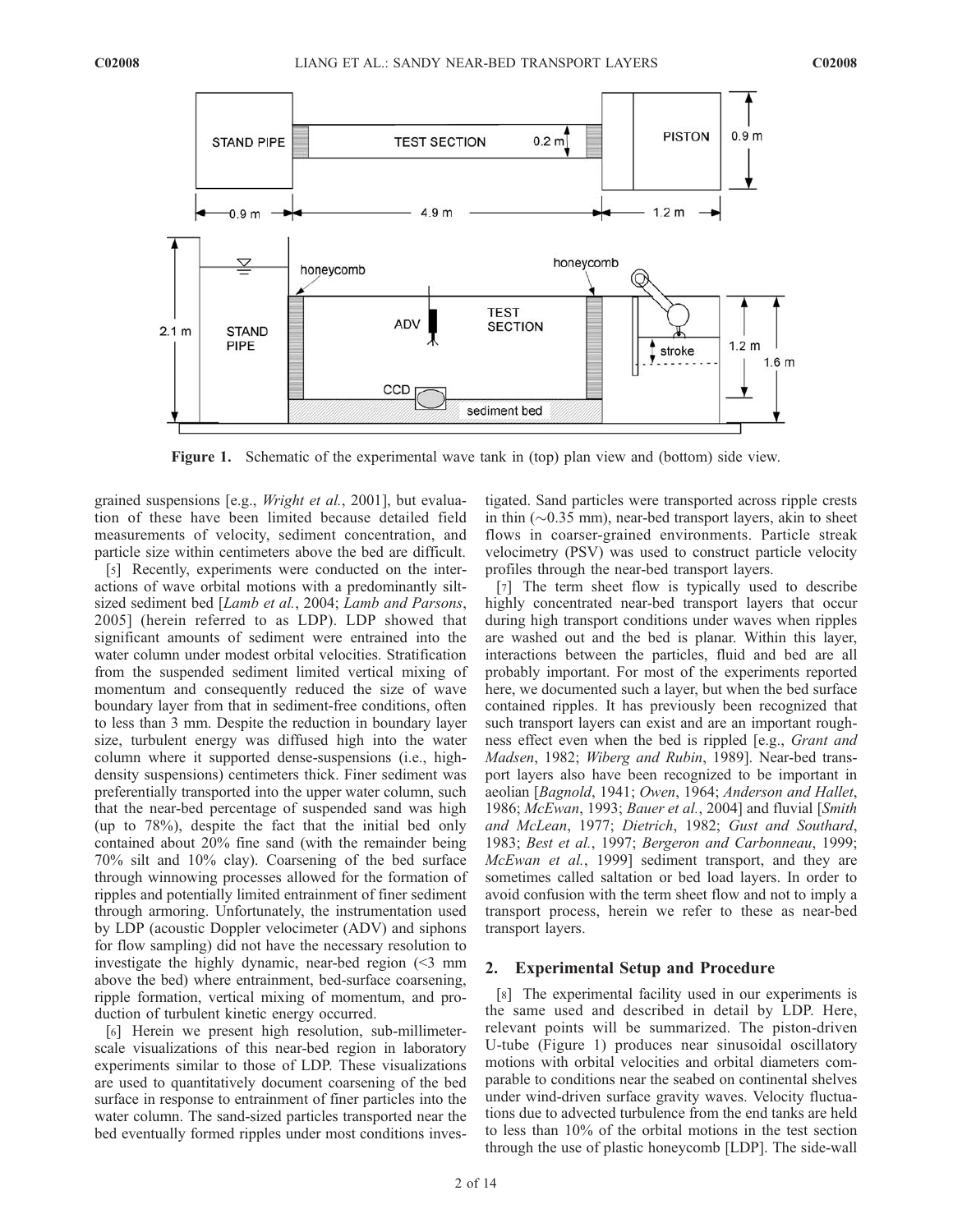|                                                   | Experiment |          |       |       |       |              |       |              |
|---------------------------------------------------|------------|----------|-------|-------|-------|--------------|-------|--------------|
|                                                   |            | 2        | 3     | 4     | 5     | 6            |       | 8            |
| $U_{orb}$ , m/s                                   | 0.22       | 0.32     | 0.37  | 0.39  | 0.44  | 0.47         | 0.52  | 0.55         |
| $d_0$ , m                                         | 0.43       | 0.43     | 0.7   | 0.7   | 0.7   | 0.7          | 0.7   | 0.7          |
| T, s                                              | 6          | 4.23     | 5.94  | 5.64  | 5     | 4.68         | 4.23  | 4            |
| Initial bed <sup>a</sup>                          | new        | new      | new   | new   | new   | after exp. 5 | new   | after exp. 4 |
| Bedform <sup>b</sup>                              | plane      | Sub-     | an-   | an-   | an-   | an-          | an-   | plane        |
| $\lambda$ , mm                                    | n/a        | 61       | 63.5  | 57.2  | 63.5  | 88.9         | >88.9 | n/a          |
|                                                   | n/a        | 6.35     | 5.56  | 4.76  | 4.76  | 3.18         | 1.59  | n/a          |
| $\frac{\eta}{D}$ mm<br>$\frac{\eta}{D}$ , $\mu$ m | 26         | 87       | 82    | 92    | 100   | 100          | 93    | 83           |
| $h_F$ , mm                                        | <1         | 6.4      | 4.8   | 8     | 8.7   | n/a          | 9.5   | n/a          |
| $hS$ , mm                                         | 0.00       | 0.17     | 0.18  | 0.20  | 0.18  | 0.18         | 0.14  | 0.15         |
| $h_T$ , mm                                        | 0.00       | 0.34     | 0.44  | 0.45  | 0.35  | 0.38         | 0.24  | 0.25         |
| $C_T$                                             | 0.00       | 0.30     | 0.25  | 0.27  | 0.31  | 0.28         | 0.35  | 0.36         |
| $u_{a}$ , cm/s                                    | $\gamma$   | $\gamma$ | 3.5   | 3.0   | 2.0   | 2.8          | 2.6   | 5.6          |
| $u_{\ast b}$ , cm/s                               |            |          | 2.0   | 1.3   | 1.9   | 2.4          | 2.0   | 2.2          |
| $z_{0a}$ , mm                                     |            |          | 0.18  | 0.091 | 0.035 | 0.080        | 0.065 | 0.15         |
| $z_{0b}$ , mm                                     |            |          | 0.026 | 0.011 | 0.022 | 0.030        | 0.020 | 0.021        |

Table 1. Experimental Conditions

a Experiments 6 and 8 were performed 30 min after experiments 5 and 4, respectively. All other experiments had a new, well-mixed bed of sediment. <sup>b</sup> plane, planar bedding; sub-, suborbital ripple with 20 <  $d_0/\eta$  < 100; an-, anorbital ripple with  $d_0/\eta$  > 100, following Wiberg and Harris [1994]. Question mark indicates that data were not collected.

boundary layers are <10% of the interior width of the test section (20 cm; Figure 1) and therefore do not significantly influence the orbital motions in the test section. The flume walls are Plexiglas, which allow for detailed visual observations and measurements.

[9] A total of eight experiments were completed in the experimental wave tank, in which the maximum free-stream wave orbital velocity  $U_{orb}$  ranged from 0.22–0.32 m/s with a wave orbital diameter  $d_0 = 0.43$  m and  $U_{orb} = 0.37 -$ 0.55 m/s with  $d_0 = 0.70$  m (Table 1). The wave orbital diameter  $d_0$  is defined as  $d_0 = U_{orb} T/\pi$ , where T is the freestream wave period. The experiments are numbered according to increasing  $U_{orb}$  (Table 1). The free-stream orbital motions were measured in the center of the test section, approximately 15 cm above the sediment bed (well above the bottom boundary layer), using a micro acoustic-Doppler velocimeter (ADV).

[10] Before an experiment, sediment was mixed thoroughly with fresh tap water to make a paste and poured into the experimental duct, so that the initial bed was approximately 0.15 m thick. The sediment bed then was raked flat and the flume was filled with fresh tap water. Some of the finest sediment was suspended into the water column as the duct was filled with water, and this sediment later settled forming a thin  $(\sim 1 \text{ mm})$  cap on top the sediment bed. These fine sediments were immediately suspended following the commencement of oscillatory motions and did not affect the initial well-mixed state of the sediment bed. The sediment was composed of crushed silica silt with a median grain size  $D_{50}$  of approximately 26  $\mu$ m (Figure 2). The mixture contained  $\sim$ 10% clay (D < 3.9  $\mu$ m) and 20% fine sand (D > 63  $\mu$ m), where D denotes the particle diameter. The mineralogical composition was 99.7% crushed angular silica, which appeared white. The remaining 0.3% contained a variety of oxidized species, some of which appeared black when viewed next to the silica. These darker impurities made for ideal tracers.

[11] A newly mixed batch of sediment was set in place for each experiment except for experiments 6 and 8. These two experiments were run approximately 30 min after experiments 5 and 4, respectively. Experiments 6 and 8 had higher orbital velocities than experiments 5 and 4 (Table 1), and the deposits and bedforms inherited from these previous experiments were easily reworked.

[12] Macroscopic video was taken during each experiment and used to measure ripple dimensions and to document the phase of the wave during microscopic visualization.

# 2.1. Micro-Scale Visualization

[13] The velocity of particles near the bed was estimated using particle-streak velocimetry (PSV). PSV consists of measuring the length of a streak left on film from a moving particle when a camera shutter is left open for a fixed amount of time. We used a high resolution CCD (chargedcoupled device) camera to obtain images at 30 Hz with



Figure 2. Grain-size distribution of the initial sediment bed mixture. The sample was split with a 63  $\mu$ m sieve and the coarse fraction was measured with a settling column and the fine fraction was measured with a Micrometrics Sedigraph 5100.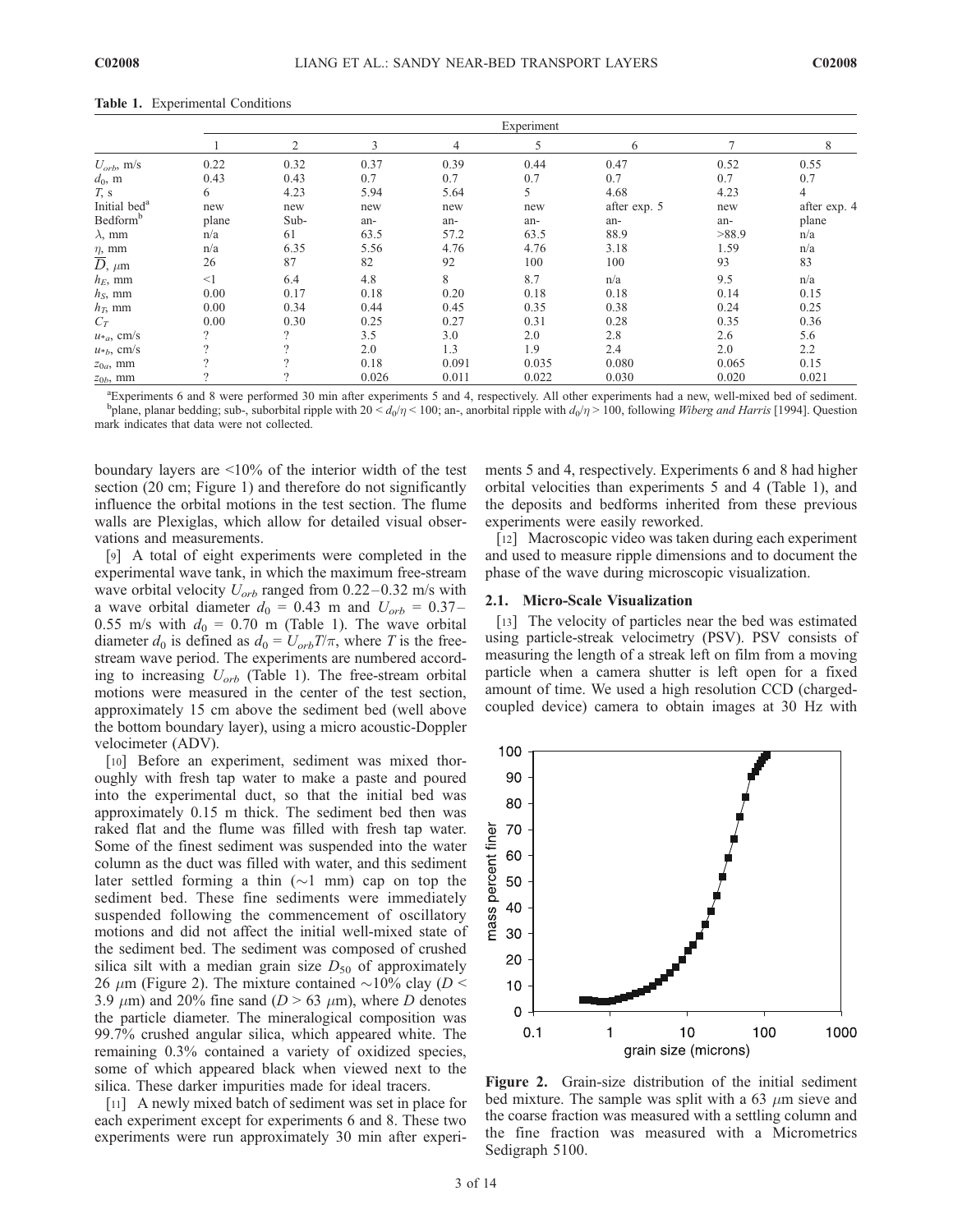

Figure 3. (a) Photograph of measurement prism used to estimate the distance of particles from the sidewall of the flume. The measuring tape had increments of 1.6 mm (1/16 in.) and was mounted to two faces of a rectangular prism with a 135° vertex. One face was fixed flush to the sidewall of the wave duct and the other protruded away from the wall into the experimental test section. After correcting for the angle, each increment on the measuring tape was equivalent to 1.1 mm in the plane perpendicular to sidewall. (b) View of the prism through the CCD camera with the field of view set so that distance from the sidewall became progressively blurred. Blurry particle streaks were chosen to measure particle velocities to ensure that they were greater than about 2 mm from the wall.

exposure times of either 0.004 or 0.008 s. These exposure times were chosen to ensure that the streaks were fully captured with respect to the field of view and focal depth. We used light from either a slide projector or a laser point to visualize the particles.

[14] The camera was positioned so that it was looking through the clear Plexiglas wall of the wave-duct into the test section, and was near the level of the sediment bed (Figure 1). Care was taken to insure that the particles measured were far enough from the sidewall of the duct so that they were not significantly influenced by the wall boundary layer. A measuring tape with 1.6 mm (1/16 in.) markings was mounted onto a rectangular prism, and this

was inserted into the test section and placed flush against the sidewall (Figure 3). Because the vertex of the prism made a  $135^\circ$  angle with the sidewall, the markings on the measuring tape indicated successive 1.1 mm distances perpendicular from the sidewall. The CCD camera was focused on the front face of the prism with a field of view of  $4.8 \times 6.4$  mm and a focal depth ranging from 1.0 to 1.5 mm. As shown in Figure 3b, the angled face became incrementally blurred under these settings. This blurriness was used as a proxy for distance from the sidewall. Objects within 1.1 mm of the sidewall were sharp and well focused. Objects were slightly blurry at 2.2 mm from the wall. Objects farther than 5 mm from the sidewall were indistinguishable.

[15] The goal of these measurements was to measure the maximum particle velocity. Thus, we took pictures when the flow was moving the fastest and selected streaks from those images that were the longest (Figure 4). We also selected streaks that were the blurriest, while still distinguishable, to guarantee that they were at least 2 mm away from the wall. Most often trace impurities were used to record velocities as they provided ideal tracers (Figure 4). The distance from the immobile bed z and the length of the particle streak dl were measured from the images and used to calculate the maximum particle velocity profile by  $u(z) = dl/dt$ , where dt is the exposure time for each still image.

[16] The measured particle velocities might underestimate the maximum particle velocity if the local velocity was not at its peak value (i.e., the phase of the wave was not at its maximum value) when the picture was taken or if the target particle was within the sidewall boundary layer. All of the particles measured were  $2-5$  mm from the sidewall. Unfortunately, we could not measure the thickness of the sidewall boundary layers. We did, however, measure the bottom boundary layer thickness to be less than 4 mm using the ADV when the sediment bed was replaced by a smooth Plexiglas bed (i.e., the same material that composes the sidewalls) and the maximum orbital velocity was 50 cm/s and the wave period was 3.1 s (i.e., conditions similar to those used in the sediment experiments herein). Flores and Sleath [1998] also reported that the orbital velocity reached  $U_{\alpha r}$  around 3 mm away from the sidewall from comparable waves in a similar wave duct. The bottom boundary layer model of GM yields a boundary layer thickness of  $\sim$ 15 mm for hydraulically smooth flow under wave conditions similar to these experiments. Using this larger value of 15 mm, the orbital velocity at  $z = 2$  mm would be  $\sim$ 25% smaller than  $U_{orb}$  (according to orbital velocity profiles calculated from GM).

# 2.2. Bed Surface Grain Size

[17] The grain size of the bed surface was estimated from the CCD photographs taken during the experiments. Unfortunately, image resolution was not sufficient to allow for counting and measurement of all of the particles. Instead, we counted and measured just the coarser particles on the bed surface that were identifiable. The mean grain size of the bed surface can be estimated roughly from

$$
\overline{D} = \frac{L}{n} \tag{1}
$$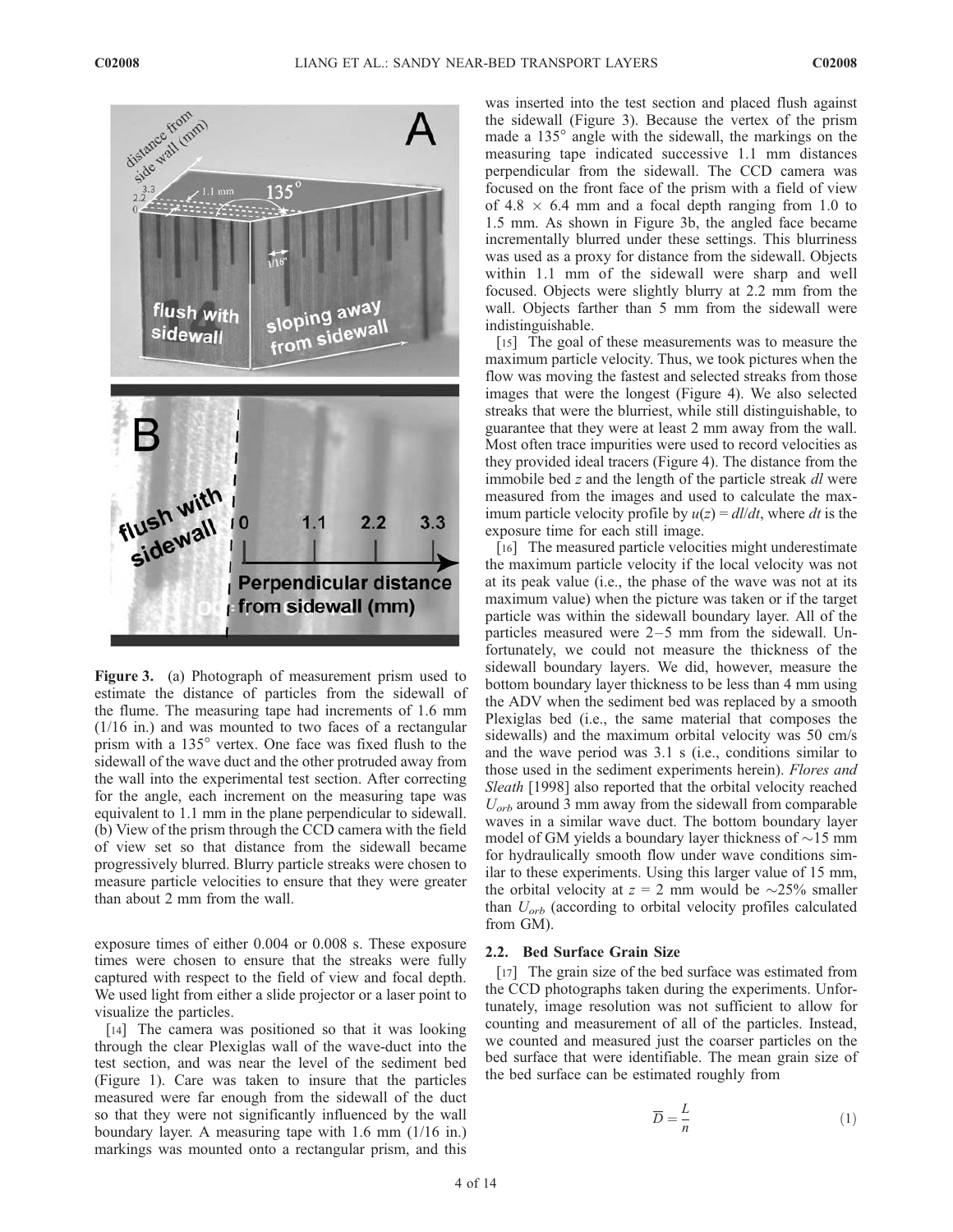

Figure 4. Three examples of particle-streak velocimetry (PSV) from experiment 8 where  $U_{orb} = 0.55$  m/s and  $T = 4$  s. Exposure time for each image was  $dt = 0.004$  s. Black particles were oxidized impurities. White particles were pure silica grains. Note the correlation between blurriness and length of trace. Images were digitally enhanced for presentation purposes.

where  $n$  is the total number of particles along the bed surface of length  $L$ . Equation  $(1)$  implicitly assumes that the particles are spherical and are packed such that the grain size can be estimated in one dimension. We denote the total number of observed coarse particles as  $n_1$ . The remaining portion of the bed is assumed to be composed of a mixture of particles with a mean size equal to that of the initial bed

mixture ( $\overline{D}_I \cong 26$  microns). Therefore, the total number of particles on the surface of the bed  $n$  can be estimated from

$$
n = n_1 + \frac{L - L_1}{\overline{D}_I} \tag{2}
$$

where  $L_1$  is the total length along the observed bed surface that is composed of coarse particles. Combing equations (1) and (2) yields

$$
\overline{D} = \frac{L}{\left(n_1 + \frac{L - L_1}{\overline{D}_I}\right)}\tag{3}
$$

The mean grain size of the bed surface was calculated from equation (3) where L,  $L_1$  and  $n_1$  were measured from the CCD images.

## 3. Results

[18] Each experiment typically lasted on the order of an hour. The bed and flow conditions were dynamic during the first  $\sim$ 10 min of an experiment in which the sediment bed liquefied and then stabilized, the surface of the bed coarsened as sediment was entrained into the upper water column, and in most cases ripples formed on the bed. After about 10 min, flows appeared to reach a quasi-steady state in which erosion and coarsening of the sediment bed ceased, suspended sediment reached a quasi-steady concentration (LDP), and ripple dimensions were roughly steady and uniform. We visually documented the transient evolution of the sediment bed during the first 10 min of an experiment. The quantitative measurements of particle velocities and final bed surface particle size were made after the first  $\sim$ 20 min of an experiment, during the quasi-steady period.

#### 3.1. Liquefaction

[19] Under oscillations with  $U_{orb} \ge 0.32$  m/s, liquefaction of the sediment bed occurred for experiments that had newly added sediment (Table 1). The bed typically did not appear liquefied until after approximately the first 2– 4 min of an experiment, after which the entire bed began to shift back and forth on the order of 10 mm in response to the changing pressure in the wave duct. During this time, plumes of fine sediment from  $\sim$  5 to 10 mm below the bed surface migrated upward (Figure 5b). As these plumes reached the bed surface, the particles were rapidly entrained into the water column. During liquefaction, the bed was fluidized and did not support ripples. No significant coarsening of the bed was observed during liquefaction. The duration of liquefaction ranged from about 2 to 8 min and was typically the shortest (and therefore the most efficient at relieving pore pressure) for experiments with the fastest orbital velocities. Liquefaction was probably caused by heightened pore pressure within the bed [Clukey et al., 1985; Foda, 1995; Verbeek and Cornelisse, 1997]. Liquefaction ceased as this pore pressure was released due to grains shifting into more stable positions and by the loss of fine sediments from the bed which increased its permeability. After liquefaction, the bed stabilized and was rigid for the remainder of the experiment.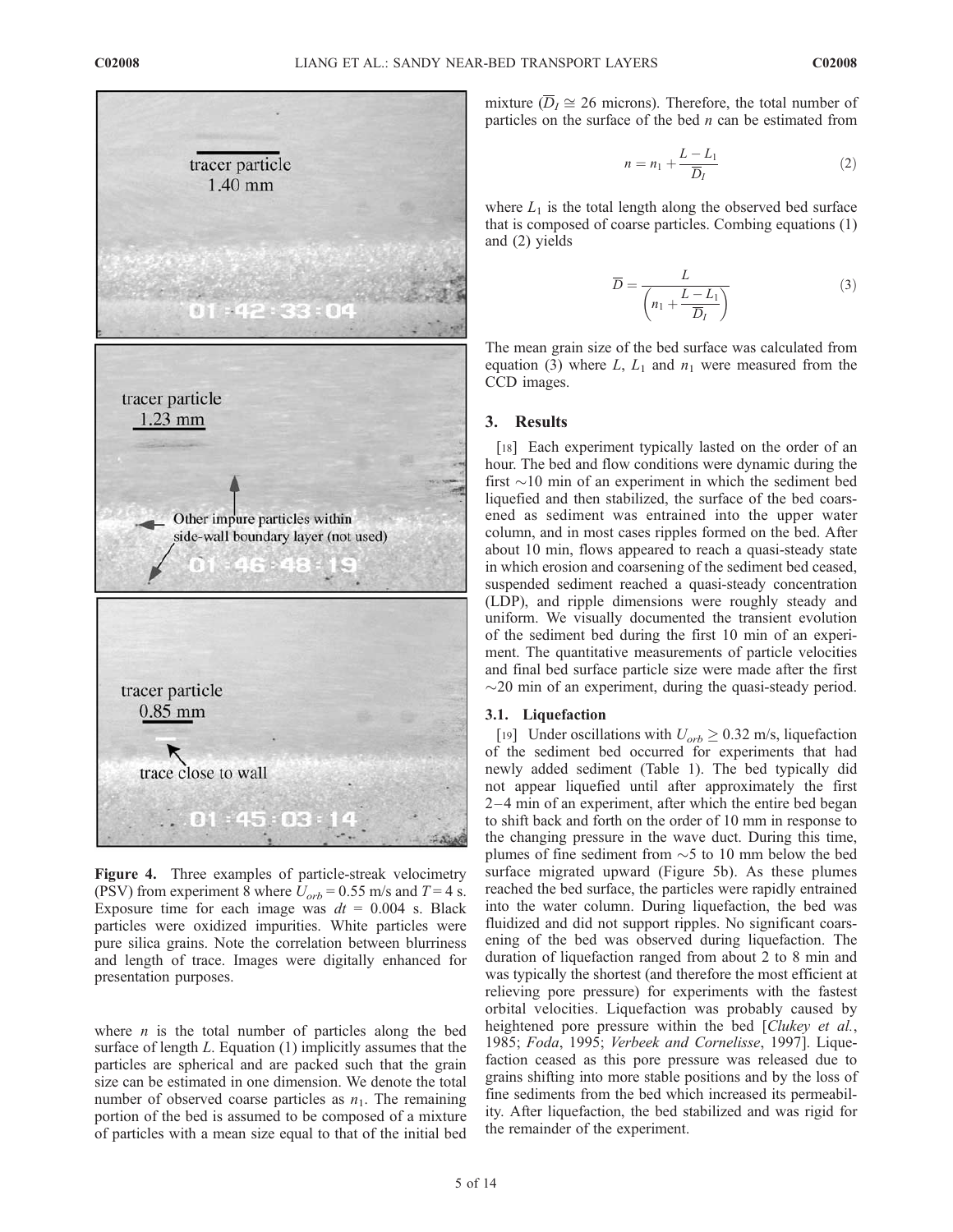

Figure 5. Photographs documenting the initial transient response of the bed to wave forcing. (a) Initial bed (run time  $\sim$  0). (b) During liquefaction (run time  $\sim$  8 min). (c) After liquefaction, the bed was rigid and the bed surface coarsened (run time  $\sim$  19 min). The images were digitally coarsened (run time  $\sim$  19 min). The images were digitally **Figure 6.** Direct measurements of bed surface particle size<br>enhanced for presentation purposes.<br>observed from micro-scale visualization (a) Bed surface

# 3.2. Bed Surface Erosion and Coarsening

[20] Significant amounts of sediment were entrained into the wave boundary-layer and the upper water-column during the first several minutes of an experiment. The bulk of this sediment was suspended within  $3-8$  cm of the bed in what have been termed high-density suspensions by LDP. For experiments with a new sediment bed, the total depth of erosion  $h_E$  was as large as 9.5 mm (Table 1) (measured by visually recording the average elevation of the initial bed and  $\sim$ 30 min through an experiment after erosion appeared to cease). Following liquefaction, the surface of the bed rapidly coarsened as finer sediment was preferentially

entrained into the water column (Figure 5c). An example of the temporal evolution of the bed is given in Figure 6a for experiment 3, where the bed surface coarsened from 26 microns to 82 microns in about 3 min.

[21] After this initial period of coarsening, the bed surface grain-size was relatively steady with a mean size  $\overline{D}$  ranging between different experiments from 82 to 100 microns



observed from micro-scale visualization. (a) Bed surface coarsening for experiment 3. The particle size of the bed appeared to be similar to the initial bed mixture ( $D_{50} = 26 \ \mu m$ ) during liquefaction. After  $\sim 800$  s, coarsening appeared to cease and ripples started to form on the bed surface. After about 1200 s (not shown), ripples reached their quasi-steady dimensions reported in Table 1 and the surface particle size remained approximately constant at  $\sim 82$   $\mu$ m for the remainder of the experiment. (b) Final, quasi-steady bedsurface particle size  $D$  for experiments 2–8. Approximately 3– 5 measurements were made at different times for each experiment during quasi-steady conditions and the error bars represent the minimum and maximum values. The bed surface size was not measured for experiment 1: it appeared to be similar to that of the initial bed.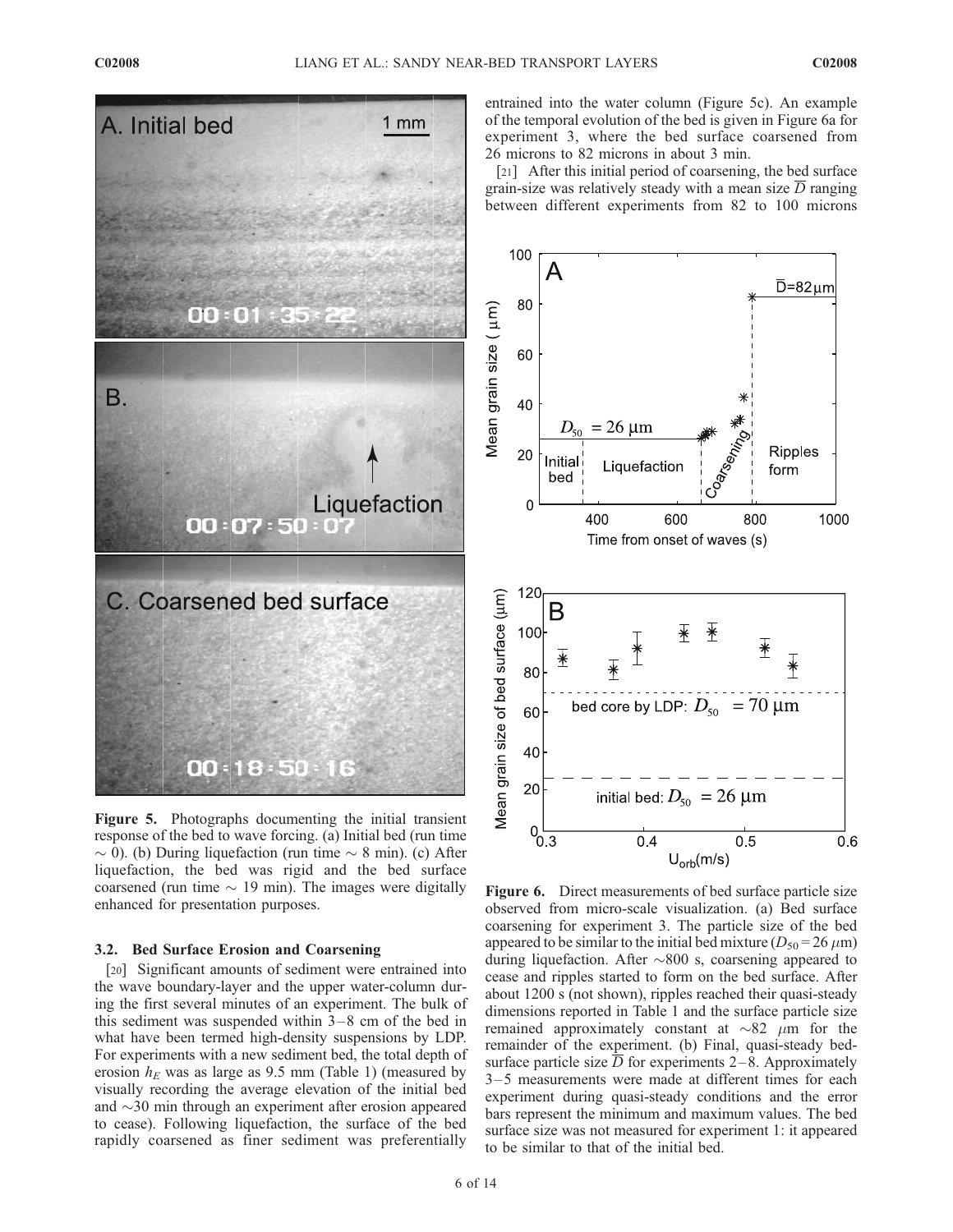

Figure 7. Micro-scale images of the bed surface from experiment 4 during (a) peak wave motion and (b) reversal of wave motion. The thickness of the near-bed transport layer  $h<sub>T</sub>$  and the collapsed coarse surface layer  $h<sub>S</sub>$  were estimated from the images (see Table 1). Images were digitally enhanced for presentation purposes.

(Table 1). Figure 6b shows the bed surface particle size for each experiment, where  $\overline{D}$  was averaged over 3–5 images and the error bars define the maximum and minimum values. Coarsening of the bed surface was significant for all of the experiments, except experiment 1, which apparently was below the threshold of particle motion.

[22] Bed surface particle size was the largest for experiments with a maximum orbital velocity of about 0.45 m/s and was smaller for experiments with both slower and faster orbital velocities (Figure 6b). The increase in coarsening with increasing wave orbital velocity probably reflects the flows ability to transport coarser grains under faster flows, leaving behind a more winnowed surface layer. However, for the strongest waves (i.e.,  $U_{orb} \geq 0.5$  m/s), even the coarsest sediments were suspended, the ripples on the bed were washed out, and the size of the particles on surface of the bed was reduced.

[23] The mean size of surface sediments measured here are consistent with the value reported by LDP ( $D_{50}$  = 70  $\mu$ m) from similar experiments (directly measured from a micro-core bed sample using a settling column), lending support for the 1D method used here to estimate particle size. The fact that our measurements indicate slightly coarser sediment than LDP is expected since their coring

apparatus sampled the top several millimeters of the bed, which contained some sediment finer than that at the bed surface.

#### 3.3. Ripples

[24] All of the experiments, except experiments 1 and 8, eventually produced ripples on the bed. The wave orbital velocity was too slow in experiment 1 ( $U_{orb} = 0.22$  m/s) to coarsen the bed and transport bed load. In experiment 8, the ripples were washed out and the bed was planar. Ripple heights  $\eta$  and wavelengths  $\lambda$  were measured from the macroscopic images taken through the side of the flume after the ripples reached a state in which their dimensions did not significantly change in time. Ripple heights were measured from ripple troughs to crests. Approximately 10 ripples were measured for each experiment and the average values are reported in Table 1. The ripples were dimensionally similar to those reported by LDP and were suborbital or anorbital following the classification set forth by Wiberg and Harris [1994] (Table 1).

# 3.4. Near-Bed Transport Layers

[25] We observed transport of the coarse sediment on the bed surface in highly concentrated, near-bed transport layers. The thickness of the transport layers was measured from 2 or 3 CCD images per experiment for experiments 2–8. These measurements were made during quasi-steady conditions, such that there was little variation between images (typically <10%). The average thickness of the transport layers  $h<sub>T</sub>$  ranged from 0.24–0.45 mm for different experiments (Table 1), corresponding to about  $2.5D - 5.5D$ . These layers consisted mostly of coarse sediment from the bed surface, which was entrained during high flow velocity (Figure 7a) and deposited as a coarse surface layer when the oscillations switched directions (Figure 7b) (i.e., flow velocity  $\sim$  0). This process is illustrated in Figure 8. Nearbed transport layers were observed for all of the experiments, except experiment 1. Note that these near-bed layers should not be confused with the overlapping, less-concentrated, layer of suspended sediment that was typically 30–70 mm thick and was discussed in detail by LDP.

[26] We were not able to directly measure the sediment concentration within the near-bed transport layers. However, we did measure the thickness of the deposited coarse surface layers  $h<sub>S</sub>$  from the CCD images when the wave velocity was near zero (in the same manner as for  $h<sub>T</sub>$  described above). The depth-averaged volumetric concentration of suspended sediment within the near-bed transport layer  $C_T$  then can be estimated from

$$
C_T = \frac{C_S h_S}{h_T} \tag{4}
$$

where  $C_S$  is the volumetric concentration of sediment within the deposited coarsened surface layer (i.e.,  $1 -$  porosity). If we assume that  $C_S = 0.6$ , then the depth-average concentration of sediment within the near-bed transport layer  $C_T$  is calculated using equation (4) to range from 0.25 to 0.36 (Table 1). Thus, our visual measurements of the height of near-bed transport layers are consistent with previous work that has defined the layer as the region where sediment concentrations exceed  $\sim 0.1$  and particle-fluid and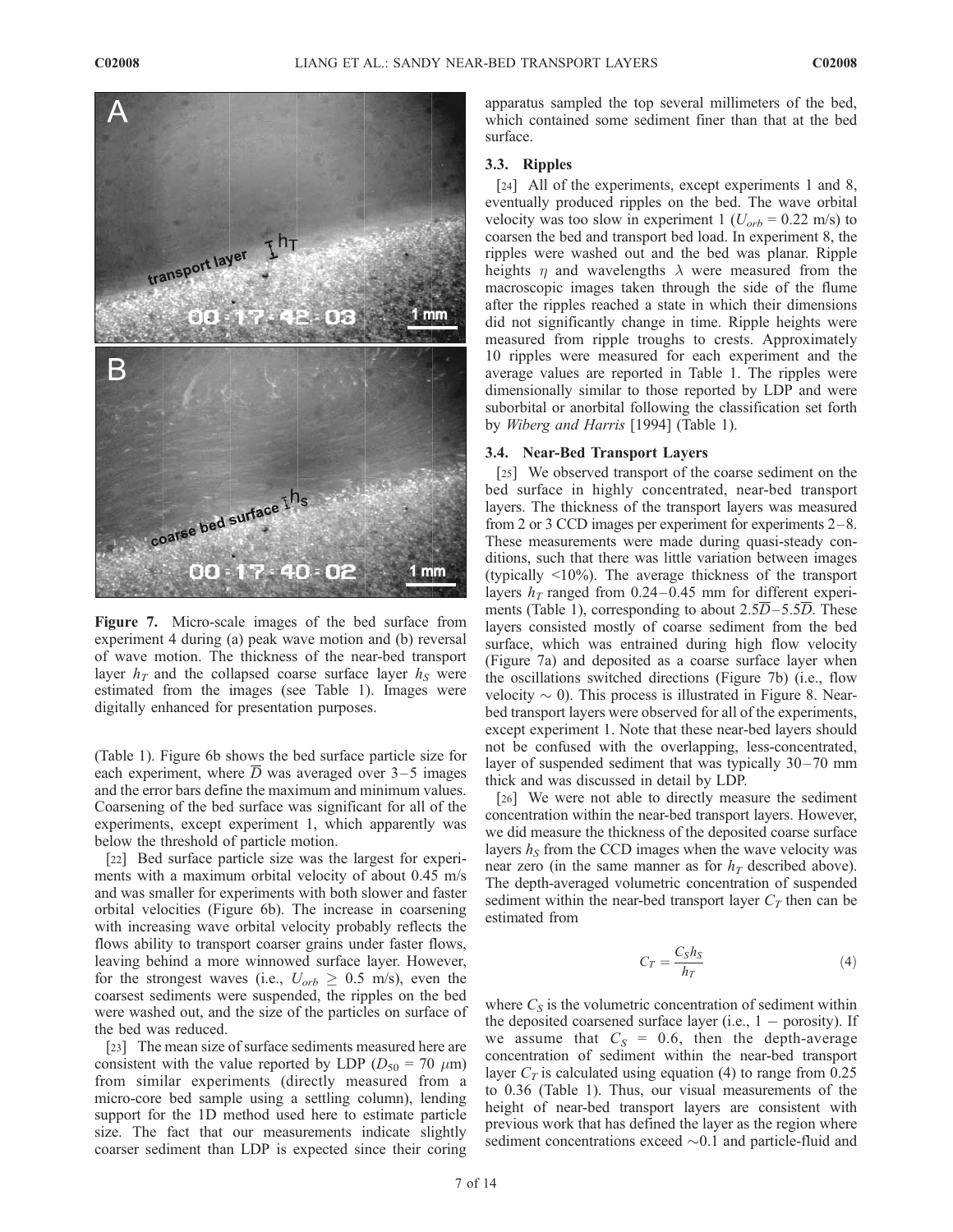

Figure 8. Cartoon illustrating (a) a collapsed coarse surface layer when the wave switched directions and the velocity was near zero and (b) a near-bed transport layer during peak velocity.

particle-particle interactions are important [e.g., Dohmen-Janssen et al., 2001].

[27] The near-bed transport layers comprised only a small fraction of the total amount of sediment that was eroded from the bed. The ratio of the thickness of the coarse surface layer  $h<sub>S</sub>$  to the depth of erosion  $h<sub>E</sub>$  (Table 1) ranged from 1 to 4%, which is consistent with the fact that these coarse sediments were only a small faction of the original sediment mixture. The rest of the sediment was entrained into the water column and composed the high-density suspensions (LDP).

#### 3.5. Near-Bed Particle Velocity

[28] During quasi-steady conditions, the CCD images were used to construct particle velocity profiles for experiments 3–8 using particle-streak velocimetry. Unfortunately, there were not enough particle tracers in any given image to construct an instantaneous velocity profile. Instead, measurements from several successive images (taken during peak velocity as described above) were overlaid to construct a profile. The profiles, therefore, represent a temporal average of maximum orbital velocity. When ripples were present, the horizontal location of the velocity profile was halfway between the trough and crest of a ripple and the measurements were taken when the flow was moving toward the ripple crest (i.e., on the stoss side of the ripple crest). The PSV measurements were consistently out of the separation zone that occurred on the lee side of the ripple crests. The ripples did not move significantly during the PSV measurements, but when ripple translation did occur, the position of the CCD camera was adjusted to maintain a position midway between the ripple trough and crest. When the bed was planar (i.e., experiment 8), the velocity profile was measured above the same location on the bed, near the middle of the duct.

[29] The results of the PSV measurements are shown in Figure 9. These measurements reveal a highly energetic near-bed region, with particle velocities as high as 0.2 m/s within 1 mm of the immobile bed. Some of the profiles do not appear linear in log linear space, as is typical for turbulent boundary layers [Schlichting, 1968]. Instead, there appears to be a kink in some of the velocity profiles (e.g., experiments 4 and 8) at an elevation coincident with the top of the near-bed transport layer,  $h<sub>T</sub>$  (Figure 9). The significance of the kink is discussed in more detail below.

[30] The scatter in the measured particle velocities profiles could be due to the possibility that the local velocity was not at the peak velocity at the time of the measurement, or that the target particle was slightly within the sidewall boundary layer, as discussed in section 2.1. In addition, there was error in the vertical dimension of about plus or minus  $\overline{D}$  due to the difficulty in precisely locating the elevation of the immobile bed.

## 4. Analysis of Velocity Profiles

[31] In order to analyze the velocity profiles, it is useful to calculate the roughness and bed shear velocity. The flow velocity near a boundary in steady, uniform flows is typically characterized by the ''law of the wall'':

$$
u = \frac{u_*}{\kappa} Ln\left(\frac{z}{z_0}\right) \tag{5}
$$

where  $\kappa$  is von Karman's constant ( $\sim$ 0.41),  $u_*$  is the boundary shear velocity  $(u_* = \sqrt{\tau_b/\rho}$ , where  $\tau_b$  is the boundary shear stress and  $\rho$  is the fluid density), and  $z_0$  is the bed roughness parameter. Following the pioneering work of *Nikuradse* [1933], the flow roughness parameter is described as  $z_0 = k_s/30$  for hydraulically rough flow, where  $k<sub>s</sub>$  is the characteristic roughness length scale of the boundary. For an immobile sediment bed of mixed particle sizes, the roughness is often described as  $k_s \sim 2.5\overline{D}$ .

[32] The assumption of a logarithmic velocity profile is thought to be reasonable, even when there is substantial sediment transport [McEwan et al., 1999; Bauer et al., 2004] and when the flow is oscillatory [Grant and Madsen, 1982; Dohmen-Janssen et al., 2001; McLean et al., 2001]. Nonetheless, recent workers have suggested that applying equation (5) to such flows could yield errors of nearly 50% [McLean et al., 1999]. Caution must also be taken because, strictly speaking, the equation (5) only applies to the lower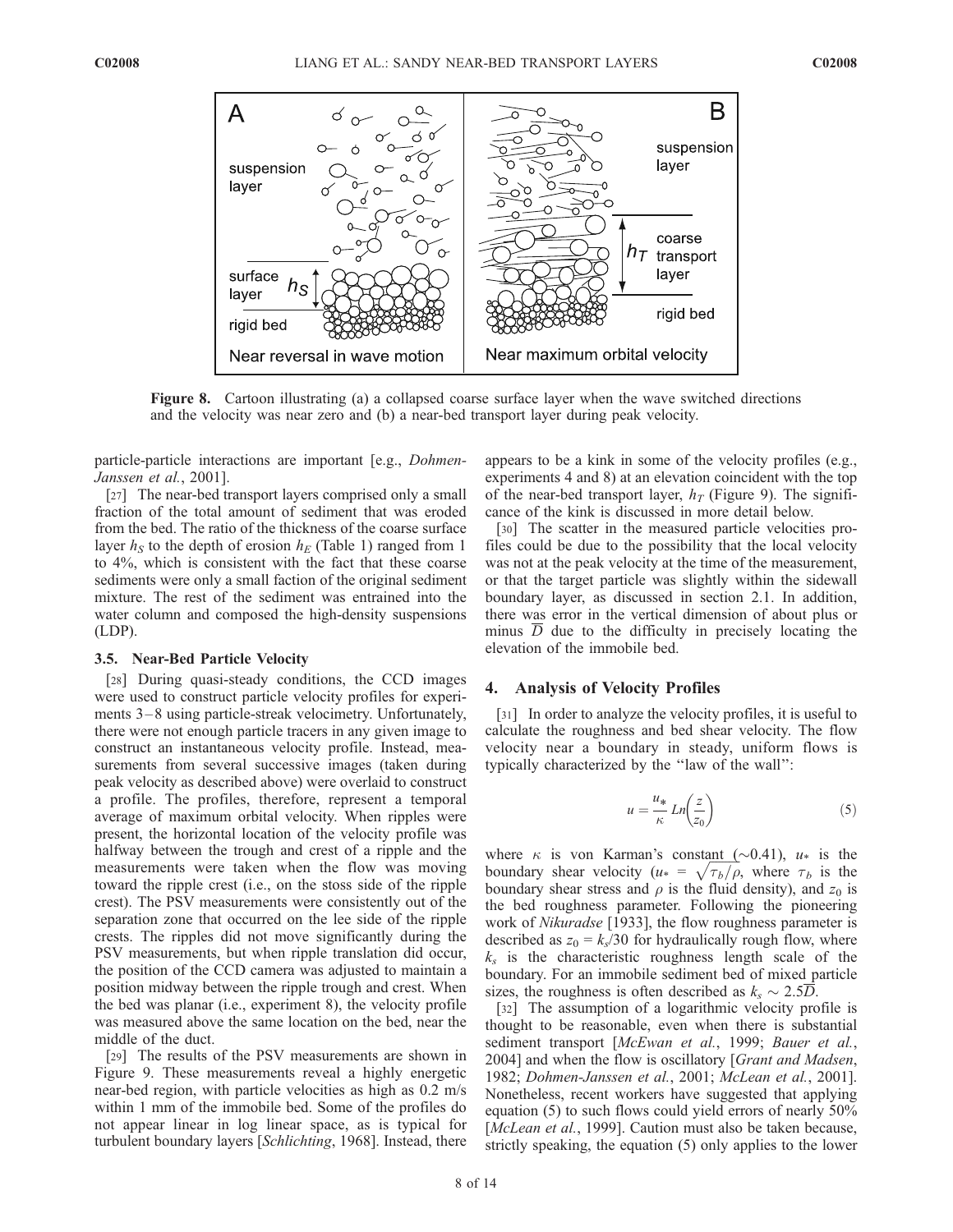

Figure 9. Maximum particle orbital velocity measured using PSV versus height above the immobile bed (z) for experiments 3–8. Also shown is the observed height of the near-bed transport layers  $h_T$ .

10–20% of the boundary layer [e.g., *Grant and Madsen*, 1986]. The wave boundary layers in our experiments were only on the order of 5 mm thick (LDP). This means that the law of the wall is only applicable to within  $\sim$ 1 mm of the bed (i.e.,  $z/D \leq 10$ ). Much of our data falls within this range, but there could also be overlap from the roughness layer [Campbell et al., 2005], which would further restrict the applicability of equation (5).

#### 4.1. Multiple Scales of Bottom Roughness

[33] The observed kink in some of the velocity profiles (Figure 9) suggests that the flow in those experiments was affected by roughness of different scales. It is well known that such a kink can result from roughness due to near-bed sediment transport [Owen, 1964; McEwan, 1993] or bedforms [Smith and McLean, 1977] or both [Grant and Madsen, 1982]. In order to estimate the roughness parameter from each kinked profile, we fit two lines (in a leastsquared sense) to the velocity data for each experiment in log linear space: one for the data at or above  $h<sub>T</sub>$  (subscript a) and one for the data below  $h<sub>T</sub>$  (subscript b) (Figure 9). We then calculated the roughness parameter  $z_0$  (from the y-intercept) and shear velocities  $u$ <sup>\*</sup> (from the slope) assuming logarithmic velocity profiles (i.e., equation (5)). This bi-linear analysis is consistent with linearly partitioning stress between multiple roughness elements [Einstein and Barbarossa, 1952; Smith and McLean, 1977; Grant and *Madsen*, 1982]. We used  $h<sub>T</sub>$  to split the data (even though it was measured independently of the velocity profiles) because the kink appeared to coincide with  $h<sub>T</sub>$ . This allowed us to avoid an inherently subjective interpolation scheme, which would be needed to define quantitatively the elevation of the kinks.

[34] The results of this analysis indicate that the shear velocities above  $h_T(u_{*a})$  range from 20 to 56 mm/s and are consistently larger than the values at the bed  $(u_{*b})$  for each experiment (Table 1). The calculated roughness parameters above  $h_T$  were found to be  $z_{0a} = 0.035 - 0.18$  mm (or  $k_{sa}/D =$ 11.5–66.9), while below  $h<sub>T</sub>$ ,  $z<sub>0b</sub>$  = 0.011–0.030 mm (or  $k<sub>sb</sub>$ )  $\overline{D}$  = 3.6–9.5). The shear velocities and roughness parameters above  $h<sub>T</sub>$  were not significantly different from those below  $h<sub>T</sub>$  for the experiments that did not have a well defined kink (e.g., experiment 5) (Table 1).

[35] The calculated values for the roughness parameters and shear velocities were used to collapse the experimental data, as shown in Figure 10. The velocity profiles appear to collapse when the distance from the bed is nondimensionalized by either  $z_{0a}$  or  $z_{0b}$  and the velocity is nondimensionalized by  $u_{a}$  or  $u_{b}$ . Despite the scatter in the data, both methods of nondimensionalization produce a kink in the collapsed velocity profiles (Figure 10). This suggests that the apparent absence of a kink in some of the experiments (e.g., experiment 5) could be due to data resolution.

# 4.2. Boundary Roughness Models

[36] During sediment transport, energy from the mean flow energy is spent on accelerating particles and on the production of turbulent kinetic energy by wakes shed by these particles. This has the effect of increasing the effective roughness of the flow, near-bed velocity gradients, and therefore shear velocity and turbulence intensities [Best et al., 1997]. The roughness due to near-bed sediment transport is typically described by a simple formula,  $k_s \cong \alpha h_{\mathcal{B}}$ where  $\alpha$  is an empirical constant that has been found to range from about 1 to 4 [Dietrich, 1982; Grant and Madsen, 1982; Wiberg and Rubin, 1989; Dohmen-Janssen *et al.*, 2001]. The range in  $\alpha$  might be due, in part, to the fact that roughness should also depend on the concentration of the mobile particles [McEwan et al., 1999; Bergeron and Carbonneau, 1999].

[37] Figure 11 shows the calculated roughness heights  $(k_{sd}/\overline{D}$  and  $k_{sb}/\overline{D}$ ) for each experiment along with the predict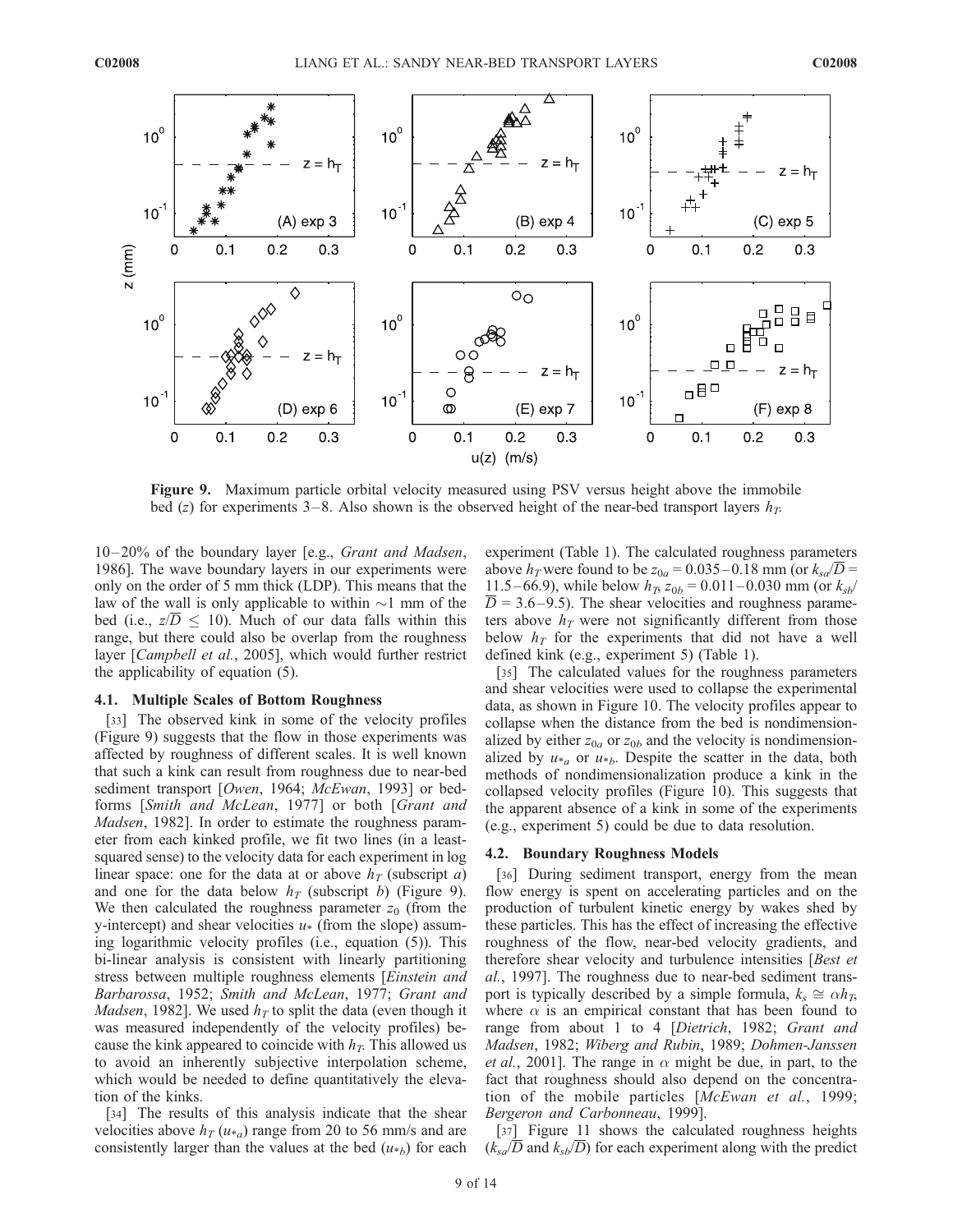

Figure 10. Velocity profiles for experiments 3– 8 where the height above the bed is nondimensionalized by the roughness parameter  $z_0$  and the velocity is nondimensionalized by the shear velocity  $u_*$  for the data (a) above and (b) below the height of the observed near-bed transport layers.

range of roughness for near-bed transport layers (i.e.,  $h_T/\overline{D}$ to  $4h<sub>T</sub>/\overline{D}$ , where  $h<sub>T</sub>$  is the value measured in the experiments (Table 1)). Except for experiment 5, the calculated roughness heights above  $h_T$  (i.e.,  $k_{sa}(\overline{D})$ ) were consistently larger than those predicted for near-bed transport layers, which suggests that the existing near-bed transport-layer models cannot fully account for the observed roughness.

[38] It might be possible that our visual estimates of the thickness of the near-bed transport layers  $h<sub>T</sub>$  underestimate the actual thicknesses due to the inherent difficulty in making such measurements in the presence of significant suspended sediment. To test this, the height of the transport layer can be calculated from the formula of Dietrich [1982],

$$
\frac{h_T}{D} = \frac{a_1 (u_*/u_*)^2}{1 + a_2 (u_*/u_*)^2}
$$
(6)

where  $a_1 = 0.68$  and  $a_2 = 0.0204(\ln D)^2 + 0.0220(\ln D) +$ 0.0709 with D units in centimeters. Wiberg and Rubin [1989] found that equation (6) was a good predictor of the height of the bed-load layer based on experimental data and the saltation model of Wiberg and Smith [1985]. The predicted heights of the transport layers using equation (6) range from  $\bar{h}_T/\overline{D} = 0.9$  to 1.4 for our experiments 3–8, where we set  $u_* = u_{*a}$ ,  $u_{*c} = 1.2$  cm/s (as discussed below) and  $D = \overline{D}$ . These predicted values are smaller than the observed values ( $h_T/\overline{D} = 2.5 - 5.5$ ), which suggests that our visual measurements of the height of the near-bed transport layers were not underestimates.

[39] The ripples observed on the bed (for all of the experiments except experiment 8) could also contribute to the boundary roughness. Ripple-roughness length scales can be estimated as  $\overline{k}_{s-1} = 27.7\eta^2/\lambda$  [*Grant and Madsen*, 1982] or  $k_{sr2} = 4\eta$  [Wikramanayake and Madsen, 1990]. Using measured values of  $\eta$  and  $\lambda$  from the present experiments (Table 1), the expected roughness length scales range from  $0\overline{D}$  to 292 $\overline{D}$  (Figure 11). For most of the experiments, the predicted ripple roughness is greater than the observed roughness except for experiments 7 and 8 (Figure 11), which had nearly washed-out ripples and a planar bed, respectively.

[40] Comparison of the above models to our experimental measurements makes it unclear if the observed kink in the velocity profiles was due to ripples, near-bed transport layers, or both. It might be possible that the models for roughness due to ripples overestimate the measured roughness because our velocity profiles were not spatially averaged over the bedforms [Smith and McLean, 1977], as described in section 3.5. Nonetheless, the fact that the kink in the velocity profile occurred at the approximate height of



Figure 11. Calculated and predicted roughness heights. The calculated roughness heights were found from log linear fits of the measured velocity profiles for the data above  $(k_{sa})$  and below  $(k_{sb})$  the height of the near-bed transport layers. The predicted range in roughness heights for the near-bed transport layers are shown by the endmembers  $h_T$  and  $4h_T$  (Table 1). Predicted roughness due to ripples were calculated from  $4\eta$  and  $27.7\eta^2/\lambda$ , where  $\eta$ denotes the average ripple heights and  $\lambda$  denotes the average ripple wavelengths (Table 1).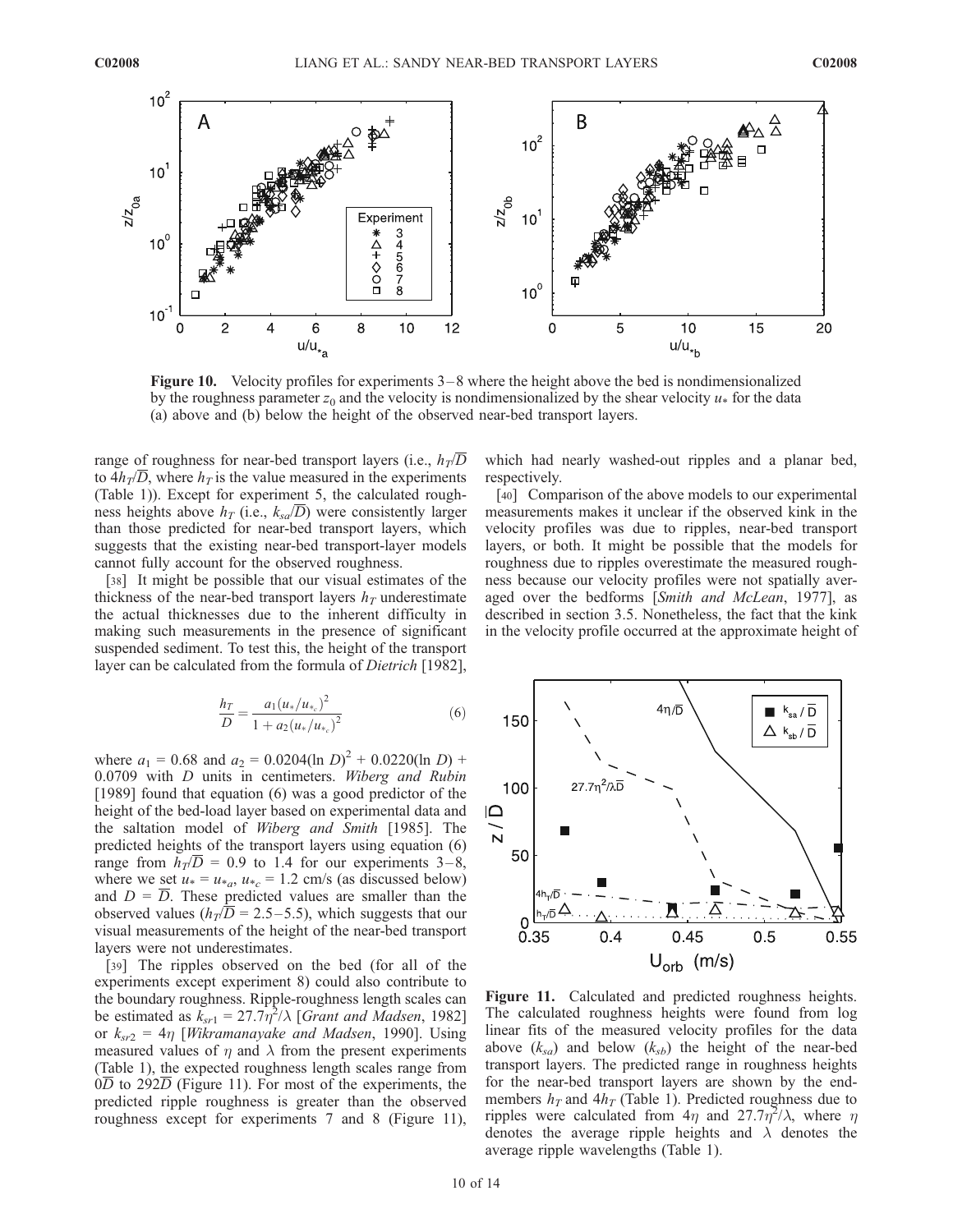

**Figure 12.** Velocity profiles for experiments  $3-8$  where the height above the bed is nondimensionalized by the mean bed-surface particle size  $\overline{D}$  and the velocity is nondimensionalized by the maximum free-stream orbital velocity  $U_{orb.}$ 

the near-bed transport layers, suggests that the heightened roughness was due to the transport layer [Owen, 1964; McEwan, 1993]. The location of the kink is thought to relate to the height at which the sediment extracts the most momentum from the flow [Bagnold, 1941]. The ripples crests were at an elevation of about  $0.5\eta$  above the immobile bed at the location of the velocity profile (i.e., halfway between ripple trough and crest), or about  $25\overline{D}$  (Table 1), which indicates that the ripple crests were well above the kink in the velocity profile. Moreover, ripples did not occur in experiment 8 and experiment 8 had one of the most obvious kinks in the velocity profiles. Ripples, when present, are typically thought to dominate hydraulic roughness [Grant and Madsen, 1982]. Our experiments suggest that this might not always be the case and that hydraulic roughness from near-bed transport layers might be more important when ripples are present than previously thought. This is consistent with the observations of LDP that the ripples appeared to offer little roughness to the high-density suspensions. Instead the suspensions appeared to smoothly move over the ripples with a constant thickness, accurately reflecting the topography of the bed. This might be particularly true in these experiments because sediment-induced stratification limited vertical mixing of momentum and reduced the boundary layer height in comparison to comparable clear water flows (LDP). The ripples might not have acted as significant roughness elements to the developing boundary layers, since the boundary layers were typically smaller than the ripple heights. Dohmen-Janssen et al. [2001] also note that they were unable to correctly predict observed velocity profiles above sandy sheet flows without both a roughness correction due to the sheet flows and a stratification correction due to the entrained sediment.

#### 4.3. Bed Stress and Incipient Motion

[41] One of the proposed implications of near-bed transport layers is that, under equilibrium sediment-transport conditions, the momentum deficit should reduce the available fluid stress at the bed to the critical stress necessary for incipient particle motion [Bagnold, 1956]. The threshold of motion can be calculated from  $\theta_c = u_{\infty}^2 / r g \overline{D}$  [*Shields*, 1936], where  $r$  is the submerged specific density of the sediment ( $\sim$ 1.65) and g is the gravitation acceleration.  $\theta_c$  depends on ( $\sim$ 1.05) and g is the gravitation acceleration.  $\sigma_c$  depends on the particle Reynolds number,  $Re_p = \sqrt{rgD}/\nu$ , where  $\nu$  is the kinematics viscosity of the fluid. Using the empirical equation of *Brownlie* [1981], we calculated the critical shear velocity  $u_{\alpha} \sim 1.2$  cm/s for experiments 3–8. Our measured values ( $u_{\ast}$  = 1.3–2.4 cm/s, Table 1) for these experiments are close to, but larger than calculated value for incipient motion. This could simply be a result of the highly unsteady flow and sediment transport in the present experiments. Alternatively, these results might indicate that the dynamic boundary condition proposed by Bagnold [1956] should be abandoned in favor of a dynamic equilibrium between deposition and entrainment of grains as proposed by Einstein [1950] (see Seminara et al. [2002] and Parker et al. [2003] for a review of these hypotheses). Alternatively, the stress on the bed might have been greater than the critical stress for incipient motion because of additional roughness, for example, due to wakes shed by rolling or slowly moving grains [Whiting and Dietrich, 1990]. This latter possibility is supported by the fact that the near-bed roughness  $k_{sb}/\overline{D}$ ranged from 3.5 to 9.5 (Table 1), which is greater than the typical value used for grain-induced skin friction of  $k_s/\overline{D} = 1$ to 3 [Nikuradse, 1933].

## 4.4. Height of the Boundary Layer

[42] LDP showed that the wave boundary layer was reduced in size in the presence of suspended sediment as compared to sediment-free conditions, from a few centimeters to a few millimeters thick. They questioned these findings, however, because they were not able to measure the flow velocity within 3 mm of the bed (due to instrumentation constraints) and the validity of acoustic measurements using an ADV in a highly turbid flow is unclear. Unfortunately, our measurements do not extend to the top of the wave boundary layer (i.e., where  $u \approx U_{orb}$ ), so we cannot robustly validate the measurements of LDP. We can, however, estimate the height of the boundary layers by nondimensionalizing the distance from the bed by  $\overline{D}$  and the velocity by  $U_{orb}$  (Figure 12). Note that the collapsed velocity profiles in Figure 12 have a kink at about  $z/D = 4$ , which is consistent with the height of the near-bed transport layers ( $h_T/D = 2.5-5.5$ ), lending further support for the bilinear fit used in section 4.1. We fit a line (in log linear space, as in section 4.1) to the collapsed data for  $z/\overline{D} > 4$  in Figure 12 and extrapolated to estimate the height of the wave boundary layer (i.e.,  $z/D$  where  $u = U_{orb}$ ). This resulted in an estimated wave boundary layer height of 145D, or about 1.5 cm. This indicates that the boundary layer reduction due to sediment stratification might not be as profound as that deduced by LDP.

# 5. Discussion of Results

[43] Ripples were observed in nearly all of our experiments. Though ripples are traditionally associated with sandy sediments, ripples have been recently observed in predominantly muddy environments [i.e., Nakayama,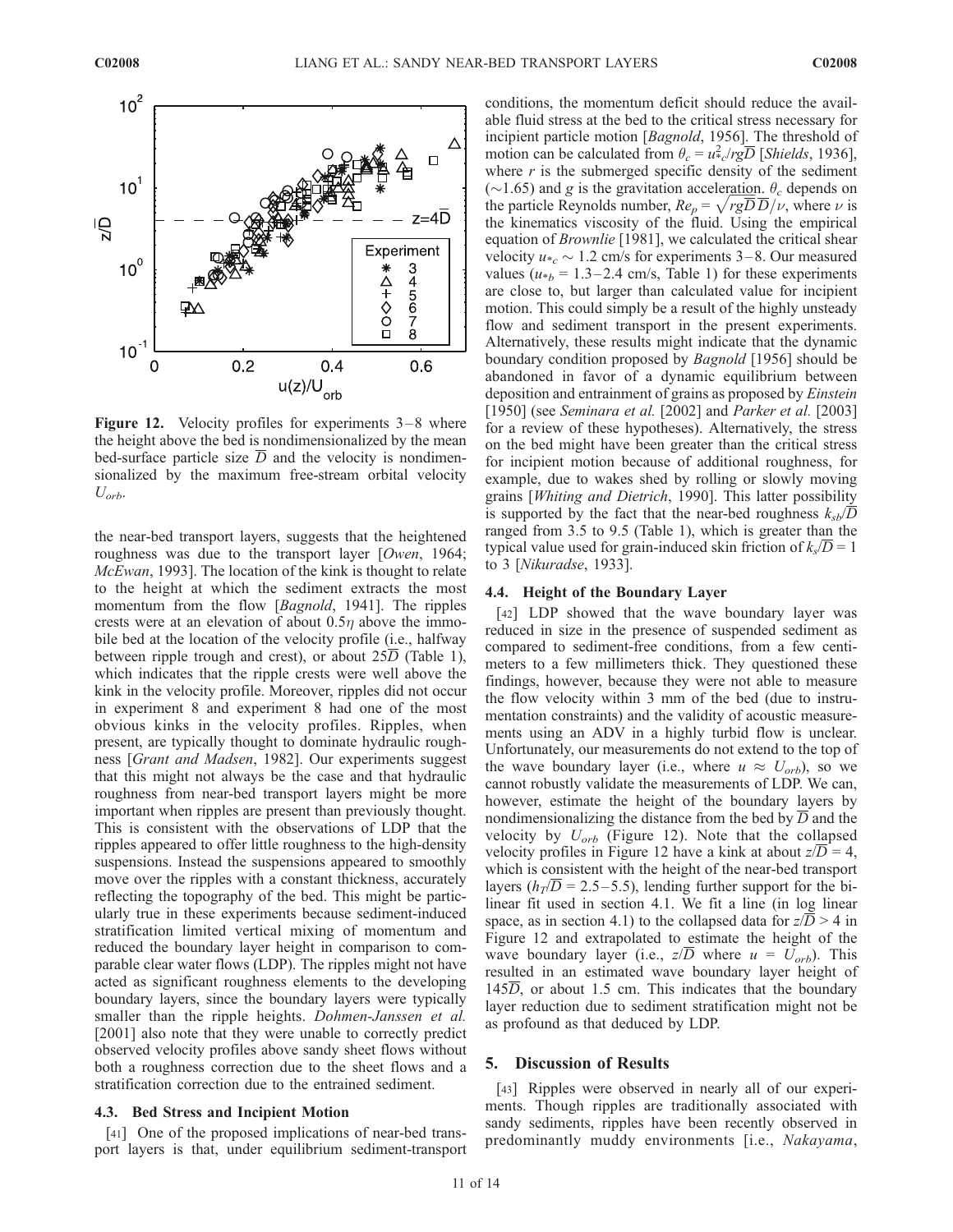2003]. The surface coarsening observed in our experiments occurred for length scales (<1 mm) much smaller than can be seen in x-radiographs or sampled using traditional sedimentological tools [e.g., Mullenbach and Nittrouer, 2000; Lomnicky et al., 2006]. It is not surprising, then, that the features described herein have not been described in depth before.

[44] With that said, microfabric analysis of inner-shelf cores in sedimentologically active, muddy environments has been performed. For example, *Kuehl et al.* [1988] observed micro-lenses of coarse sediment  $(1-5D)$  thick) on the Amazon shelf that appear similar to the coarse lenses seen in our micro-scale visualizations. Because their observations were made in an environment with high sedimentation rates, the rapid deposition of incoming fine-grained material preserved the coarsened surfaces. Aside from the presence of substantial sediment input, the physical environment in which these observations were made was similar to the conditions examined in this study (i.e., the typical wave period is  $5-10$  s on Amazon and  $3-7$  s in this laboratory study), lending credence to the capability of the experimental wave duct to simulate natural processes at field scale.

[45] Sheet flows have been recognized to be important transport processes in sandy nearshore environments for more than 20 years [e.g., Hanes and Bowen, 1985; Dohmen-Janssen and Hanes, 2002; Hsu and Hanes, 2004]. Some observations of sheet flows in experiments and models are consistent with the near-bed transport layers observed in our experiments, despite the fact that these studies typically used all sand-sized particles and plane-bed conditions (i.e., no ripples). For example, using a dynamic two-phase model, Hsu and Hanes [2004] described a thin  $(20D)$ , highly concentrated  $(0.1-0.6)$ and quickly moving ( $u \approx U_{orb}/3$ ) sheet flow during peak wave motion. To our knowledge, the development of sandy near-bed transport layers from muddy beds has not been discussed before. In the present experiments, only a few percent of the initial bed participated in nearbed transport layers. This suggests that dramatic near-bed coarsening can lead to the development of sandy near-bed transport layers during energetic storm conditions even when the sediment bed contains a very small fraction of sand, perhaps a few percent or less. The commonality of the features in these radically different settings argues that near-bed transport layers are likely more common and important than previously thought.

[46] It should be noted that some of the winnowing in the present experiments was due to entrainment of fine sediment into the upper water column and end tanks due to unavoidable background turbulence in the experimental duct. In an environment without background turbulence (e.g., due to tidal or storm currents), winnowing of the bed might not be as profound as observed in these experiments. However, even in this case some winnowing should still occur as much of sediment eroded from the bed in these experiments was entrained by turbulence generated at or near the bed by natural boundary layer processes (LDP).

[47] The calculations in section 4 of the hydraulic roughness and fluid stress from the velocity profiles implicitly assume that the particles provided an accurate tracer of the flow. It is possible, however, that the particles lagged the flow, especially within transport layer where particles sizes were relatively large and sediment concentrations were high [Best et al., 1997; McEwan et al., 1999; Cheng, 2004]. Accounting for such a lag could reduce or perhaps eliminate the observed kink in the velocity profiles. Further experiments using techniques capable of simultaneously measuring fluid and particle velocities are needed to explore this issue.

# 6. Summary and Conclusions

[48] We report on experiments of oscillatory flow over a predominantly silty sediment bed. The sediment bed was highly dynamic during the first several minutes of wave forcing. Liquefaction allowed plumes of material within the bed to rise to the bed surface. Fine sediment was rapidly entrained into the water column and coarse sediment was left as a sandy lag at or near the bed surface. Despite only composing a few percent of the initial bed, these coarser sediments had a profound effect on flow hydraulics and sediment transport. These coarse sediments moved as nearbed transport layers that appeared similar to sheet flows observed on sandy planar beds. Under relatively low wave orbital velocities, these transport layers contributed to the development of sandy sub-orbital or anorbital ripples on an otherwise muddy bed. At high orbital velocities, ripples were washed out and the bed was planar.

[49] Detailed particle-streak velocimetry revealed that the velocity profiles were kinked in log linear space suggesting multiple scales of hydraulic boundary roughness. Ripples, near-bed transport layers, or both, could have contributed to boundary roughness and caused the observed kinks in the velocity profiles. Roughness models for both ripples and near-bed sediment transport, however, provided rather poor predictions of the roughness heights from the measured velocity profiles. Formation of the kink by near-bed sediment transport is supported by the fact that the kink was observed when ripples were not present (e.g., experiment 8) and that the elevation of the kink coincided with the observed height of the near-bed transport layers. Furthermore, heightened roughness by these near-bed transport layers is consistent with the measurements in similar experiments by LDP of reduced mixing lengths and increased turbulent kinetic energy in the extreme near-bed region.

[50] Near-bed transport layers could cause significant transport of sand, even in muddy environments. They also likely limit entrainment of the underlying finer grains by armoring the bed and reducing the stress at the bed available to entrain sediment. Future modeling efforts of sediment transport on fine-grained continental shelves should consider liquefaction, bed surface coarsening, ripple formation, stratification by suspended and bed-load sediment, and heightened roughness and production of turbulent kinetic energy from near-bed transport layers within wave boundary layers.

# Notation

- $C<sub>S</sub>$  volume concentration of sediments in the porous bed surface layer.
- $C_T$  volume concentration of sediments in the nearbed transport layer.
- D sediment grain size.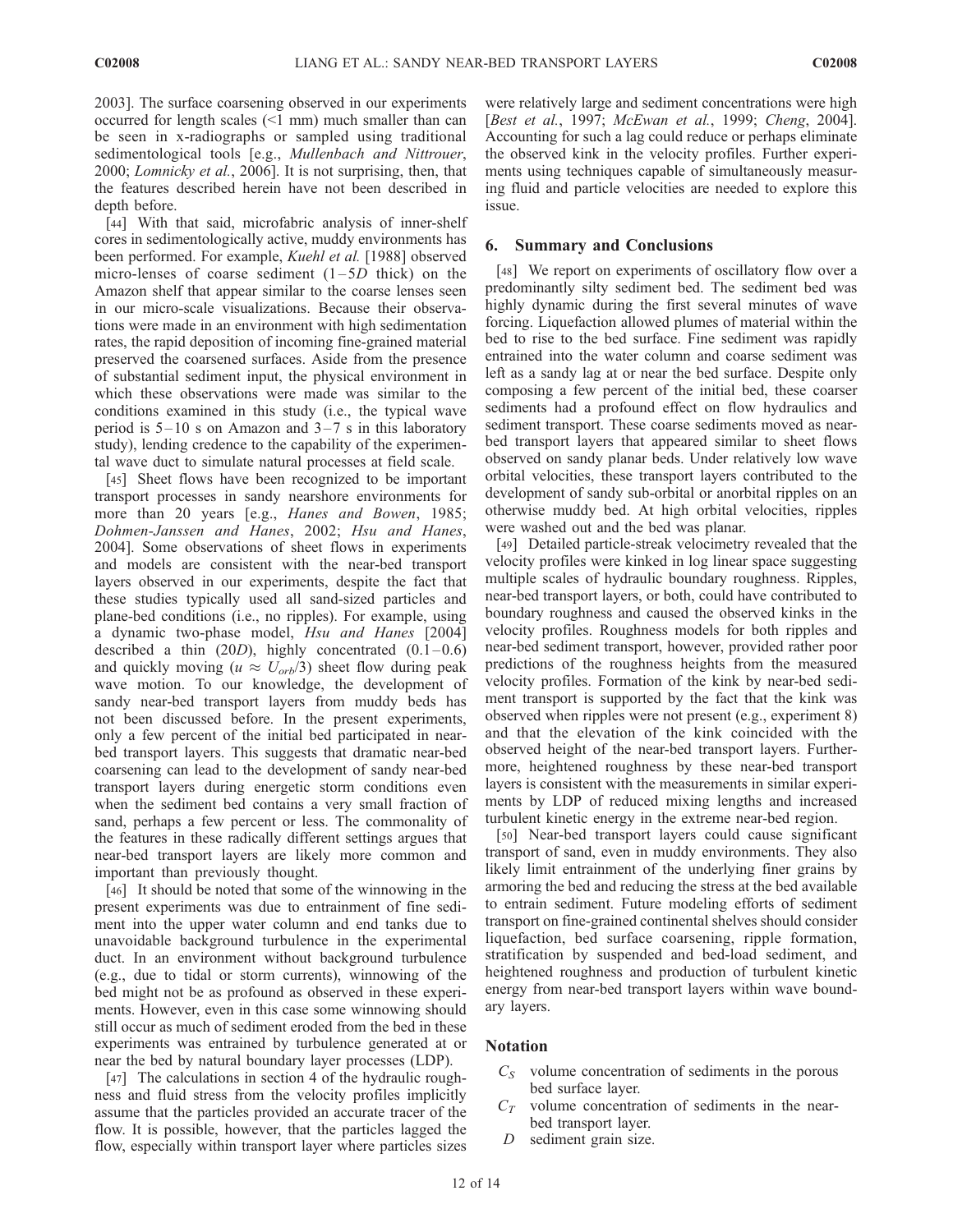- $\overline{D}$  mean grain size of bed surface.
- $\overline{D}_I$  mean grain size of the initial bed.
- $D_{50}$  median grain size.<br> $d_0$  wave orbital diaments
- wave orbital diameter.
- GM Grant and Madsen [1979, 1982, 1986].
- g gravitational acceleration (=  $9.81 \text{ m/s}^2$ ).
- $h_E$  total eroded depth of bed.
- $h_T$  thickness of the near-bed transport layer.
- $h<sub>S</sub>$  thickness of the coarsened surface layer.
- $k<sub>s</sub>$  roughness length scale.
- 
- $k_{sa}$  calculated roughness for data above  $h_T$ .<br> $k_{sh}$  calculated roughness for data below  $h_T$ .
- $k_{sb}$  calculated roughness for data below  $h_T$ .<br> $k_{sr1}$  boundary roughness due to ripples [G boundary roughness due to ripples [Grant and Madsen, 1982].
- $k_{sr2}$  boundary roughness due to ripples [Wikramanayake and Madsen, 1990].
- LPD Lamb et al. [2004]; Lamb and Parsons [2005].
- $Re<sub>p</sub>$  particle Reynolds number.
	- submerged specific density of sediment  $(\sim 1.65)$ . T wave period (s).
- $U_{orb}$  free-stream maximum wave-orbital velocity.
	- $u$  velocity.
	- $u*$  shear velocity.
- $u_{a}$  calculated shear velocity for data above  $h_T$ .
- $u_{*b}$  calculated shear velocity for data below  $h_T$ .
- $u *_{c}$  critical shear velocity for incipient particle motion.
- z distance above the immobile bed.
- $z_0$  roughness parameter (=  $k_s/30$ ).
- $\alpha$  coefficient relating  $h_T$  to  $k_s$ .
- $\eta$  ripple height.
- $\theta_c$  critical Shields parameter for incipient particle motion.
- $\kappa$  von Karman's constant (= 0.41).
- $\lambda$  ripple wavelength.
- $\nu$  kinematic viscosity ( $\sim 1$  mm<sup>2</sup>/s).
- $\rho$  fluid density (~1000 kg/m<sup>3</sup>).
- $\tau_b$  boundary shear stress.

[51] Acknowledgments. Financial support for the work performed was provided by grants from ONR (N00014-03-10138), NSF (EAR-0309887), and the American Chemical Society Petroleum Research Fund. The authors wish to thank T. Maxworthy and A. M. Fincham for lending us the optical system.

#### References

- Anderson, R. S., and B. Hallet (1986), Sediment transport by wind— Toward a general model, Geol. Soc. Am. Bull., 97(5), 523 – 535.
- Bagnold, R. A. (1941), The Physics of Blown Sand and Desert Dunes, 265 pp., Methuen, New York.
- Bagnold, R. A. (1956), The flow of cohesionless grains in fluids, Philos. Trans. R. Soc. London A, 249(964), 235.
- Bauer, B. O., C. A. Houser, and W. G. Nickling (2004), Analysis of velocity profile measurements from wind-tunnel experiments with saltation, Geomorphology, 59(1-4), 81-98.
- Bergeron, N. E., and P. Carbonneau (1999), The effect of sediment concentration on bedload roughness, Hydrol. Proc., 13(16), 2583-2589.
- Best, J., S. Bennett, J. Bridge, and M. Leeder (1997), Turbulence modulation and particle velocities over flat sand beds at low transport rates, J. Hydraul. Eng., 123(12), 1118 – 1129.
- Brownlie, W. R. (1981), Prediction of flow depth and sediment discharge in open channels, Rep. KH-R-43A, 232 pp., W. M. Keck Lab. of Hydraul. and Water Resour., Calif. Inst. of Technol., Pasadena.
- Campbell, L., I. McEwan, V. Nikora, D. Pokrajac, M. Gallagher, and C. Manes (2005), Bed-load effects on hydrodynamics of rough-bed open-channel flows, J. Hydraul. Eng., 131(7), 576-585.
- Cheng, N. S. (2004), Analysis of velocity lag in sediment-laden open channel flows, *J. Hydraul. Eng.*, 130(7), 657-666.
- Clukey, E. C., F. H. Kulhawy, P. L. F. Liu, and G. B. Tate (1985), The impact of wave loads and pore-water pressure generation on initiation of sediment transport, Geo Mar. Lett.,  $5(3)$ , 177-183.
- Crockett, J. S., and C. A. Nittrouer (2004), The sandy inner shelf as a repository for muddy sediment: An example from northern California, Cont. Shelf Res., 24(1), 55–73.
- Dietrich, W. E. (1982), Flow, boundary shear stress, and sediment transport in a river meander, Ph.D. thesis, Univ. of Wash., Seattle.
- Dohmen-Janssen, C. M., and D. M. Hanes (2002), Sheet flow dynamics under monochromatic nonbreaking waves, J. Geophys. Res., 107(C10), 3149, doi:10.1029/2001JC001045.
- Dohmen-Janssen, C. M., W. N. Hassan, and J. S. Ribberink (2001), Mobilebed effects in oscillatory sheet flow, J. Geophys. Res., 106(C11),  $27,103 - 27,115.$
- Einstein, H. A. (1950), The bedload function for sediment transportation in open channel flow, Tech. Bull. U. S. Dep. Agric., 1026.
- Einstein, H. A., and N. L. Barbarossa (1952), River channel roughness, Trans.Am. Soc. Civ. Eng., 117, 1121 – 1132.
- Flores, N. Z., and J. F. A. Sleath (1998), Mobile layer in oscillatory sheet flow, J. Geophys. Res., 103(C6), 12,783 – 12,793.
- Foda, M. A. (1995), Sea floor dynamics, in Proceedings of the Advances in Coastal and Ocean Engineering, vol. 1, edited by P. L.-F. Liu, pp. 77 – 124, World Sci., Hackensack, N. J.
- Foda, M. A. (2003), Role of wave pressure in bedload sediment transport, J. Waterw. Port Coastal Ocean Eng., 129(6), 243 – 249.
- García, M., and G. Parker (1991), Entrainment of bed sediment into suspension, *J. Hydraul. Eng.*, 117(4), 414-435.
- Glenn, S. M., and W. D. Grant (1987), A suspended sediment stratification correction for combined wave and current flows, J. Geophys. Res., 92(C8), 8244 – 8264.
- Grant, W. D., and O. S. Madsen (1979), Combined wave and current interaction with a rough bottom, J. Geophys. Res., 84(C4), 1797 – 1808.
- Grant, W. D., and O. S. Madsen (1982), Movable bed roughness in unsteady oscillatory flow, J. Geophys. Res., 87(C1), 469-481.
- Grant, W. D., and O. S. Madsen (1986), The continental-shelf bottom boundary-layer, Ann. Rev. Fluid Mech., 18, 265-305.
- Gust, G., and J. B. Southard (1983), Effects of weak bed-load on the universal law of the wall, J. Geophys. Res., 88(C10), 5939-5952.
- Hanes, D. M., and A. J. Bowen (1985), A granular-fluid model for steady intense bed-load transport, J. Geophys. Res., 90(C5), 9149 – 9158.
- Hsu, T. J., and D. M. Hanes (2004), Effects of wave shape on sheet flow sediment transport, *J. Geophys. Res.*, 109, C05025, doi:10.1029/ 2003JC002075.
- Kuehl, S. A., C. A. Nittrouer, and D. J. DeMaster (1988), Microfabric study of fine-grained sediments—Observations from the Amazon subaqueous delta, J. Sediment. Petrol., 58(1), 12-23.
- Lamb, M. P., and J. D. Parsons (2005), High-density suspensions formed under waves, J. Sediment. Res., 75(3), 386 – 397.
- Lamb, M. P., E. A. D'Asaro, and J. D. Parsons (2004), Turbulent structure of high-density suspensions formed under waves, J. Geophys. Res., 109, C12026, doi:10.1029/2004JC002355.
- Lomnicky, T. D., C. A. Nittrouer, and B. L. Mullenbach (2006), Impact of local morphology on sedimentation in a submarine canyon, ROV studies in Eel Canyon, J. Sediment. Res, in press.
- McEwan, I. K. (1993), Bagnold's kink a physical feature of a wind velocity profile modified by blown sand, Earth Surf. Processes Landforms, 18(2), 145-156.
- McEwan, I. K., B. J. Jefcoate, and B. B. Willetts (1999), The grain-fluid interaction as a self-stabilizing mechanism in fluvial bed load transport, Sedimentology, 46(3), 407-416.
- McLean, S. R., S. R. Wolfe, and J. M. Nelson (1999), Spatially averaged flow over a wavy boundary revisited, J. Geophys. Res., 104(C7), 15,743 – 15,753.
- McLean, S. R., J. S. Ribberink, C. M. Dohmen-Janssen, and W. N. Hassan (2001), Sand transport in oscillatory sheet flow with mean current, J. Waterw. Port Coastal Ocean Eng., 127(3), 141 – 151.
- Mullenbach, B. L., and C. A. Nittrouer (2000), Rapid deposition of fluvial sediment in the Eel Canyon, northern California, Cont. Shelf Res., 20(16), 2191 – 2212.
- Nakayama, J. S. (2003), Time-series monitoring of bottom roughness on the northern California continental shelf, M. S. thesis, Univ. of Wash., Seattle.
- Nikuradse, J. (1933), Stromungsgesetze in rauhen Rohren, Forschg. Arb. Ing. Wes., 361, 22.
- Ogston, A. S., D. A. Cacchione, R. W. Sternberg, and G. C. Kineke (2000), Observations of storm and river flood-driven sediment transport on the northern California continental shelf, Cont. Shelf Res., 20, 2141 – 2162.
- Owen, P. R. (1964), Saltation of uniform grains in air, J. Fluid Mech., 20(2),  $225 - 242$ .